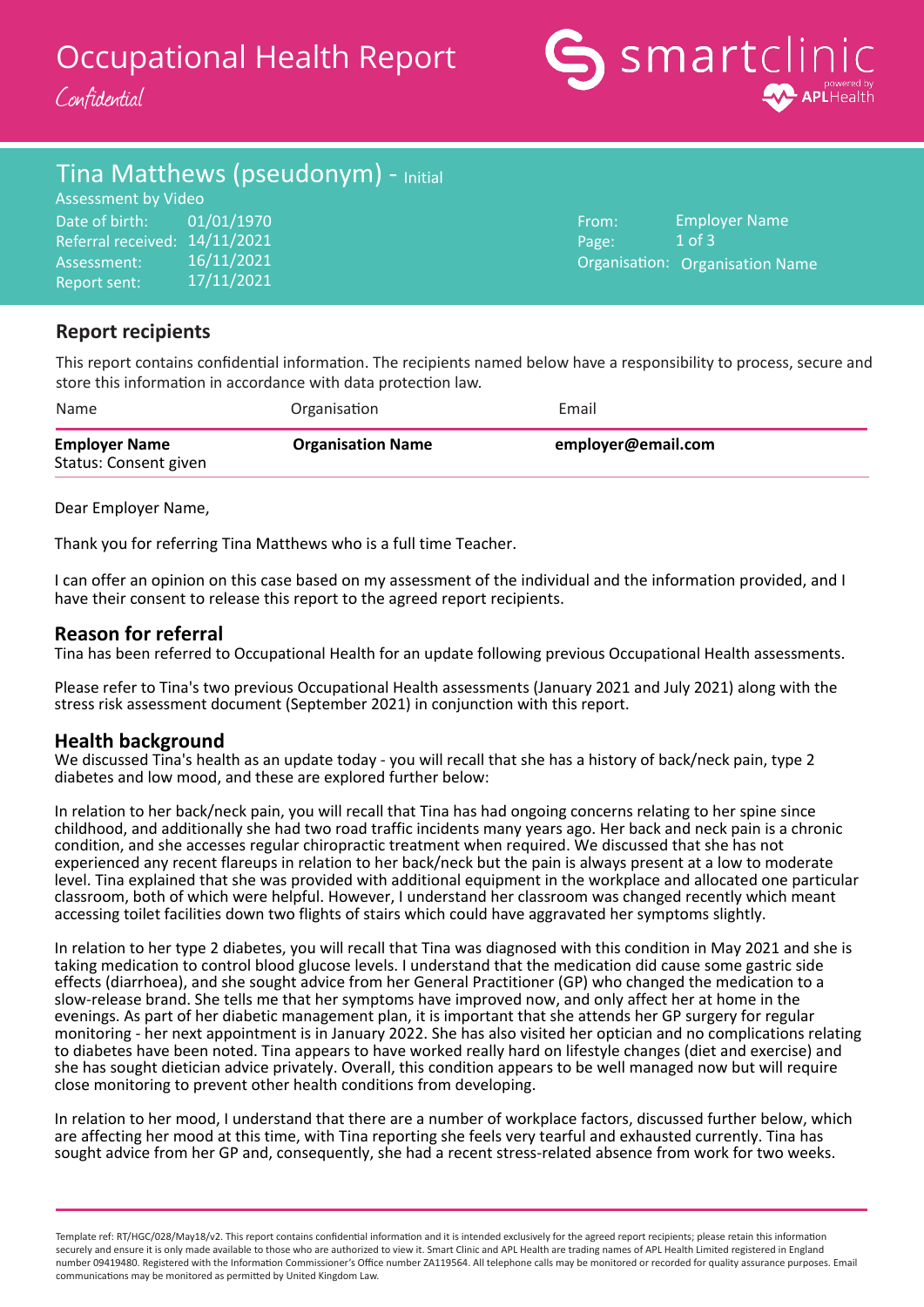



## Tina Matthews (pseudonym) - Initial

Date of birth: Referral received: 14/11/2021 Assessment: Report sent: Assessment by Video 01/01/1970 16/11/2021 17/11/2021

From: Page: Organisation: Organisation NameEmployer Name 2 of 3

Tina has previously accessed counselling through Smart Clinic and she has recently started NHS counselling.

In terms of her health in other ways, Tina was noted to have low iron levels and further investigations revealed a stomach ulcer - she is due to have a follow-up appointment on 24.11.2021 to discuss this further and to advise if further management of this condition is needed. We discussed some other blood tests which may be helpful to rule out other health issues. Tina also indicates occasional flareups of eye infection (called iritis) which is attributed to stress factors. I understand she has not had a flare-up of this condition since before the summer holidays in 2021. When this does occur, she is required to seek emergency assessment at the eye hospital.

### **Impact on work**

We discussed how Tina has been managing at work in relation to her health conditions. In relation to her back, no current issues have been noted. In relation to her diabetes, it will be important that she has regular access to food at work when required. She indicates concerns with attending events at school in the evening due to disruption of her eating and medication regime. I understand that she is also concerned about COVID-19 vulnerability - and in my opinion, she is likely to be considered at higher risk due to her age, ethnicity, and medical history. Tina indicated that she remains concerned about meeting large household numbers at events such as open evenings.

As a result of her health conditions, Tina tells me she has general ongoing symptoms of fatigue, poor sleep, and occasionally affected concentration. We confirmed that there are no current mobility issues, no concerns driving, and she manages most tasks at home well unless fatigue is a factor when she returns home after work.

I understand that Tina has indicated some workplace concerns in relation to overall demand and lack of support within the school environment. Please refer to the stress risk assessment for further information in this regard as this comprehensively outlines the concerns. I understand that she approached HR prior to the September 2021 term to discuss her concerns with managing workload. She reports that no adjustments have been made as yet, her workload continues to be high, and she has a new subject to teach without access to resources or assistance. I understand the trigger to her absence in September 2021 occurred when she felt agitated about the workplace factors. Tina indicates that she felt she was taking a step forward by completing the stress risk assessment but she does not feel this has been acknowledged. I appreciate that these comments reflect Tina's view of the situation and that management may take a different view, however, it seemed important to set out the concerns so that you are aware of them.

### **Recommendations and responses to questions raised**

**Please provide details of any investigations and results received, and any investigations planned** Tina attends her GP surgery for medication reviews, diabetic monitoring, and for regular blood tests to check her iron and glucose levels. These are likely to be ongoing into the future. She also is required to attend annual optician checks. As indicated above, Tina is waiting for an appointment with the gastroenterology team to discuss her recent investigations. As far as I am aware no further investigations are planned aside from routine monitoring.

**Are there any short-term accommodations to work tasks or environment to assist the member of staff in work or in returning to work? e.g. temporary amended duties, alteration to hours, a phased return plan?**I have not identified any short-term accommodations as any advice regarding changes to her job role are likely to be required in the long-term, and these are explored in the 'adjustments' question below.

However, in the short term, it is my opinion, that addressing and resolving the above workplace concerns is imperative to be able to move forwards. It is important not to medicalise this situation, and support/actions from management are more likely to be helpful to support her health, rather than medication or counselling alone. Her anxiety is likely to increase the longer the problem persists. I have reported a brief explanation of Tina's perception of the workplace concerns above, but further information is available from her September 2021 stress risk

Template ref: RT/HGC/028/May18/v2. This report contains confidential information and it is intended exclusively for the agreed report recipients; please retain this information securely and ensure it is only made available to those who are authorized to view it. Smart Clinic and APL Health are trading names of APL Health Limited registered in England number 09419480. Registered with the Information Commissioner's Office number ZA119564. All telephone calls may be monitored or recorded for quality assurance purposes. Email communications may be monitored as permitted by United Kingdom Law.